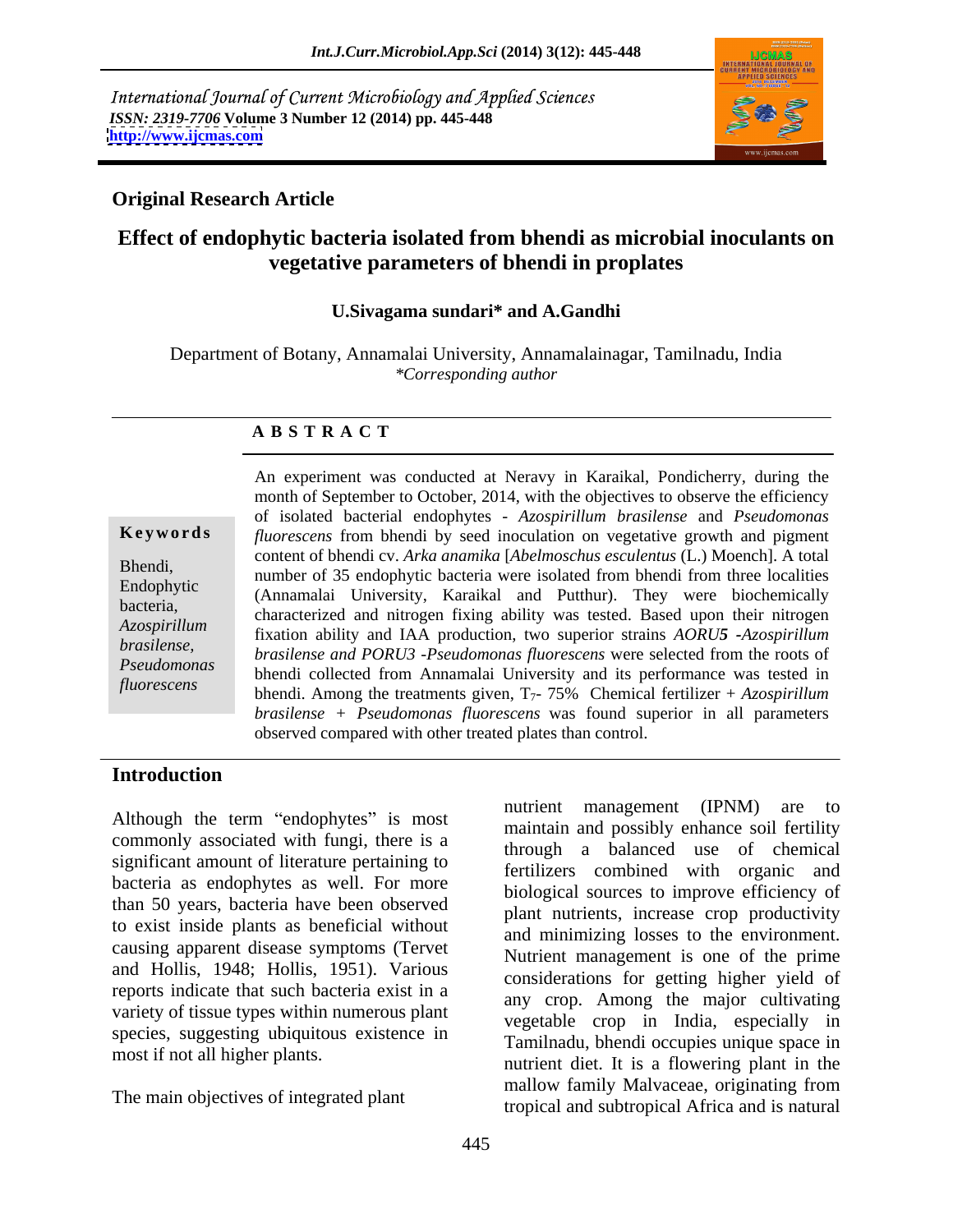to West Africa (Tindal, 1983). It was formerly considered a species of hibiscus, continuously rotated in rotary shaker for but is now classified in the genus *Abelmoschus*. Bhendi is mainly cultivated liquid broths after population test (14×10<sup>5</sup>) for its "pods". This crop is suitable for were mixed along with seeds, shade dried cultivation as a garden crop as well as on large commercial farms. It is grown were three replicates maintained for each commercially in India. India ranks first in the world with 3.5 million tons (70% of the total world production) of bhendi produced from over 0.35 million ha land (FAOSTAT 2008). It is quite popular in India because of easy cultivation, dependable yield and adaptability to varying moisture conditions. *brasilense* Vegetables play a vital role in the T3- 75% Chemical fertilizer + *Azospirillum*  improvement of the diet of mankind. Bhendi brasilense is a good source of vitamins, minerals, calories and amino acid found in seeds. Keeping the important of the above nutritional facts and widespread of bhendi and the lack of sufficient information and commercialization of cost effective ecofriendly alternative agricultural methods to *fluorescens* farmers in agriculture fields, the present experiment was undertaken to isolate the native microbes (Bacteria) of bhendi which reside as endophytes and apply its own as inoculants by seed inoculation to observe the vegetative growth and pigment contents in Seeds of 7gms (125 seeds approx.) per bhendi. treatment was thoroughly mixed with 1.5ml

was received from Department of were-done as when required. Agriculture, Karaikal, Pondicherry.

### **Inoculants preparation**

The isolates of *Azospirillum brasilense* and molecular characterization by sequencing 16srRNA through previous investigations

was inoculated in nutrient broth medium and 72hrs to obtain mass turbid culture. Then the  $5\sqrt{ }$  $)$ and immediately sown in proplates. There treatment.

### **Treatment details of pot experiment**

 $T_1$  - 100% Chemical fertilizer (Control) T2- 100% Chemical fertilizer + *Azospirillum brasilense brasilense*  $T_{4}$ - 100% Chemical fertilizer + *Pseudomonas fluorescens*  $T_{5}$ - 75% Chemical fertilizer + *Pseudomonas fluorescens*  $T_6$ - 100% Chemical fertilizer + *Azospirillum brasilense + Pseudomonas fluorescens* T7- 75% Chemical fertilizer + *Azospirillum brasilense + Pseudomonas fluorescens*

## **Nursery in proplates**

**Material and Methods** were shade dried and immediately sown in **Collection of seeds** seed in each cup) containing coco peat as Certified seeds of Bhendi var. *Arka anamika* given in Table 1. Irrigation and other needs of prepared microbial cultures. Then they proplates (96 cups in each plate, only one substrate and their chemical constituents are were done as when required.

## **Parameters studied in nursery bed**

Pseudomonas *fluorescens* which were germinate, plant height via. Root and shoot identified by biochemical tests and length, number of leaves in seedlings and Initial parameters like, germination percentage of seeds, days taken to pigment contents were observed in plates after 15 and 30 days from DOS.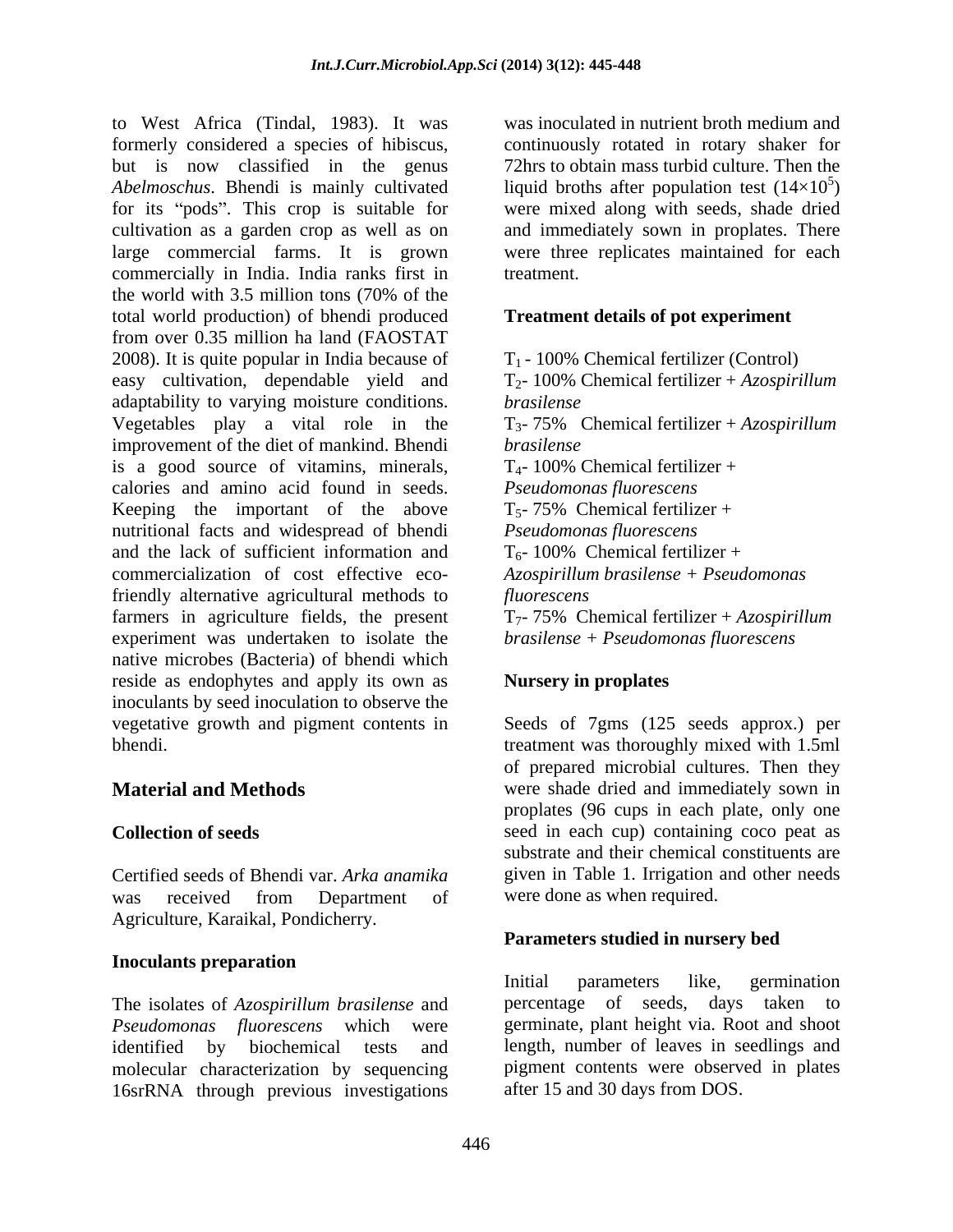There is significant increase in each treatment in combination with inorganic bacterial isolates significantly enhanced  $T_5$  and  $T_4$  (Table 2). Similar trend was vegetative growth and pigment content of varied with isolates, i.e. whether it applied  $Azospirillum + Pseudomonas. T<sub>7</sub> recorded$  2009 and Rahman, 2012.

**Results and Discussion maximum** value of root length (1.16cm at fertilizers. Seed inoculation with endophytic day and at 30<sup>th</sup> day) followed by  $T_6$ ,  $T_3$ ,  $T_2$ , bhendi. However, the rate of enhancement brinjal (Table 3). Chlorophyll content was as sole or in combined inoculation. with 75% chemical fertilizer -  $T_7$  than  $T_6$ Germination percentage was observed followed by  $T_2$ ,  $T_3$ ,  $T_4$ ,  $T_5$  and  $T_1$ . Similar maximum in  $T_7$ - 100% chemical fertilizer + results were found by Thirumaran *et al.*,  $15<sup>th</sup>$  and 3.22cm at 30<sup>th</sup> day), shoot length <sup>th</sup> day), shoot length  $(3.50cm$  at  $15<sup>th</sup>$  and  $5.10cm$   $30<sup>th</sup>$  day) and and  $5.10cm \space 30<sup>th</sup>$  day) and  $^{th}$  day) and number of leaves per plant  $(2.41$  at  $4.27$   $15^{\text{th}}$ th day and at 30<sup>th</sup> day) followed by  $T_6$ ,  $T_3$ ,  $T_2$ ,  $T_5$  and  $T_4$  (Table 2). Similar trend was observed in pigment content of leaves in observed maximum in combined inoculation results were found by Thirumaran *et al*., 2009 and Rahman, 2012.

**Table.1** Chemical analysis of the experimental cocopeat

| $\vert$ S.No $\vert$ | Parameters                 |       |
|----------------------|----------------------------|-------|
|                      | pH                         | 6.15  |
| $\overline{2}$       | $EC(mmbos/cm/25^{\circ}C)$ | 0.482 |
| $\vert 3$            | Organic carbon (%)         | 10    |
| l 4                  | Available nitrogen(%)      | 0.5   |
| $\overline{5}$       | Available phosphorus(%)    | 0.022 |
| $\overline{6}$       | Available potassium(%)     | 0.2   |
| $\overline{z}$       | Moisture $(\%)$            | 10.76 |
| 8 <sup>8</sup>       | Ash $(\%)$                 | 5.87  |
| $\overline{9}$       | Organic matter (%)         | 92.23 |
|                      |                            |       |

**Table.1** Effect of efficient isolates of *Azospirillum* and *Pseudomonas* on vegetative parameters at 15th and 30th day of bhendi in proplates

| <b>Treatments</b> | <b>Germination</b> | RootLength(cm)   |                     | $\text{ShowLength}(cm)$ |            | No. of Leaves/plant                                                                                       |                                                                                                                     |
|-------------------|--------------------|------------------|---------------------|-------------------------|------------|-----------------------------------------------------------------------------------------------------------|---------------------------------------------------------------------------------------------------------------------|
|                   | % of seeds         | $15^{\circ}$ day | 30 <sup>th</sup> da | $15th$ day              | $30th$ day | $15^{\text{th}}$ day                                                                                      | 30 <sup>th</sup> day                                                                                                |
|                   | 89.5               |                  |                     |                         |            |                                                                                                           | $1.05\pm0.0404$   2.20 $\pm$ 0.0212   2.36 $\pm$ 0.0353   3.62 $\pm$ 0.0212   2.09 $\pm$ 0.0282   3.48 $\pm$ 0.0282 |
|                   | 90.8               |                  |                     |                         |            | $1.14\pm0.0450$   $3.10\pm0.0282$   $3.16\pm0.0494$   $4.54\pm0.0353$   $2.18\pm0.0424$   $3.65\pm0.0424$ |                                                                                                                     |
|                   | 88.2               |                  |                     |                         |            | $1.09\pm0.0351$   $2.87\pm0.4030$   $3.10\pm0.0282$   $4.28\pm0.0353$   $2.20\pm0.0424$   $4.23\pm0.0424$ |                                                                                                                     |
|                   | 86.4               |                  |                     |                         |            |                                                                                                           | $1.11\pm0.0450$   $3.13\pm0.0565$   $2.88\pm0.0141$   $4.32\pm0.0212$   $2.25\pm0.0424$   $3.72\pm0.0282$           |
|                   | 87.6               |                  |                     |                         |            | $1.07\pm0.0655$   $2.98\pm0.0424$   $3.02\pm0.0707$   $4.17\pm0.0212$   $2.19\pm0.0707$   $3.60\pm0.0141$ |                                                                                                                     |
|                   | 88.6               |                  |                     |                         |            | $1.16\pm0.0305$   $3.14\pm0.0424$   $3.46\pm0.0282$   $5.06\pm0.0494$   $2.38\pm0.0353$   $4.22\pm0.0424$ |                                                                                                                     |
|                   | 92.8               |                  |                     |                         |            |                                                                                                           | $1.16\pm0.0503$   3.22 $\pm0.0494$   3.50 $\pm0.0212$   5.10 $\pm0.0141$   2.41 $\pm0.0353$   4.27 $\pm0.0424$      |

Values are mean  $\pm$  S.D of three samples